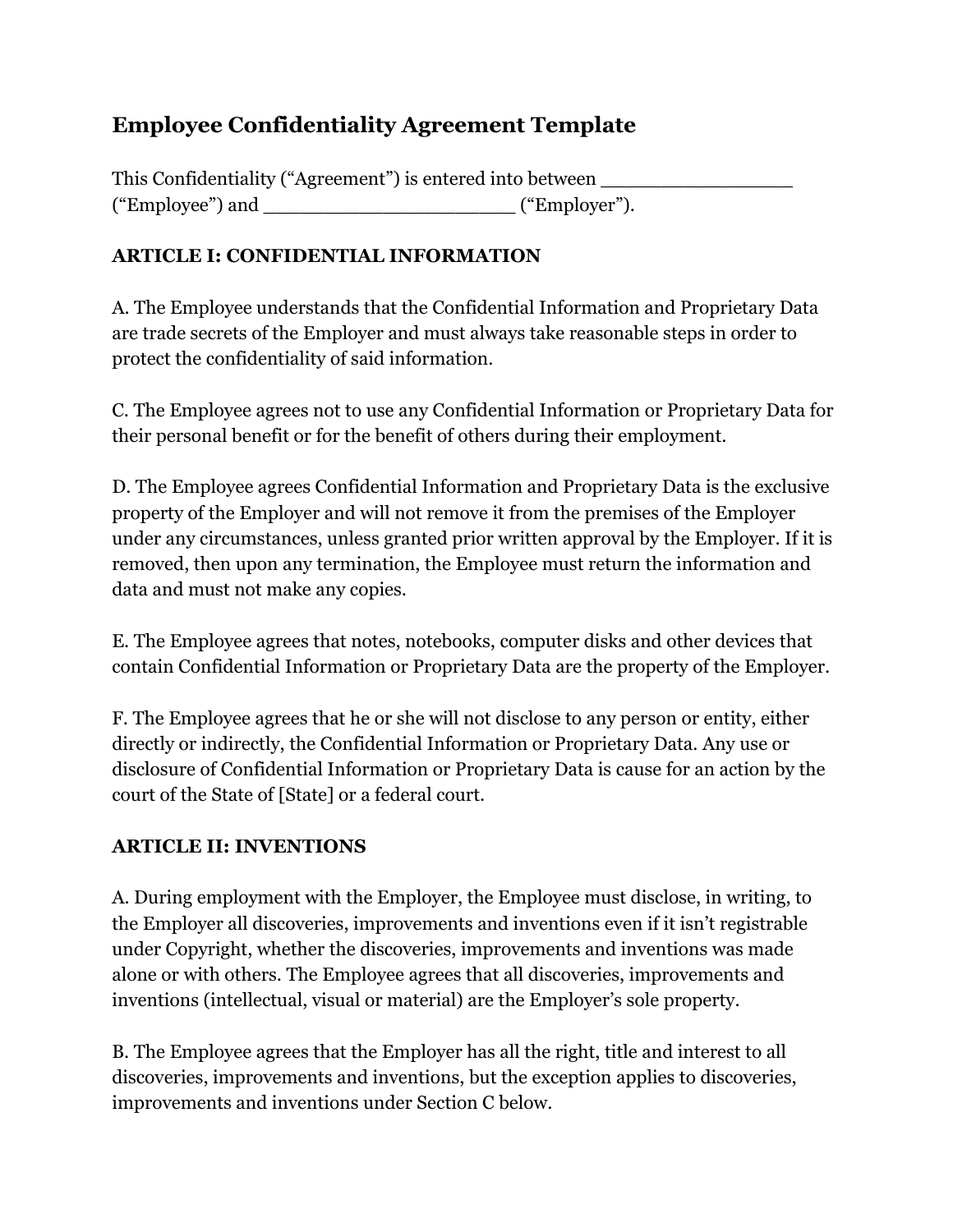C. In this Agreement, if discoveries, improvements and inventions are completely qualified for protection under state labor code(s), then:

Provisions in an employment agreement where an employee offers to assign his or her rights in an invention to their employer does not apply to an invention where no equipment, supplies, facility or trade secret information of the employer was used and which was developed solely on the employee's time, and does not relate to the business of the employer or to the employer's anticipated research or development.

D. If the Employee makes discoveries, improvements and inventions prior to this Agreement's execution and isn't included within the provisions under "Exhibit A" then the discoveries, improvements and inventions are not covered by this Agreement.

### **ARTICLE III: COVENANT NOT TO COMPETE**

A. During the employment time period of the Employee to the Employer, the Employee agrees not to engage with the business competition without the Employer's prior written consent.

B. After termination, the Employee agrees that future employment with business competition requires the Employee to inform the new employer that they cannot disclose Confidential or Proprietary Information that the Employee learnt during their employment with the Employer.

### **ARTICLE IV: NATURE OF RELATIONSHIP**

It is agreed that this Agreement does not define the terms of the contract, nor does this Agreement guarantee the continuation of employment between the Employer and Employee. Both parties understand that the Employee's relationship with the Employer is terminable "at will," therefore either Employer or Employee has the right to terminate the relationship with or without cause or even prior notice.

### **ARTICLE VI: MISCELLANEOUS PROVISIONS**

A. This Agreement ensures that successors of the Employer are binding upon the Employee's heirs, administrators and representatives.